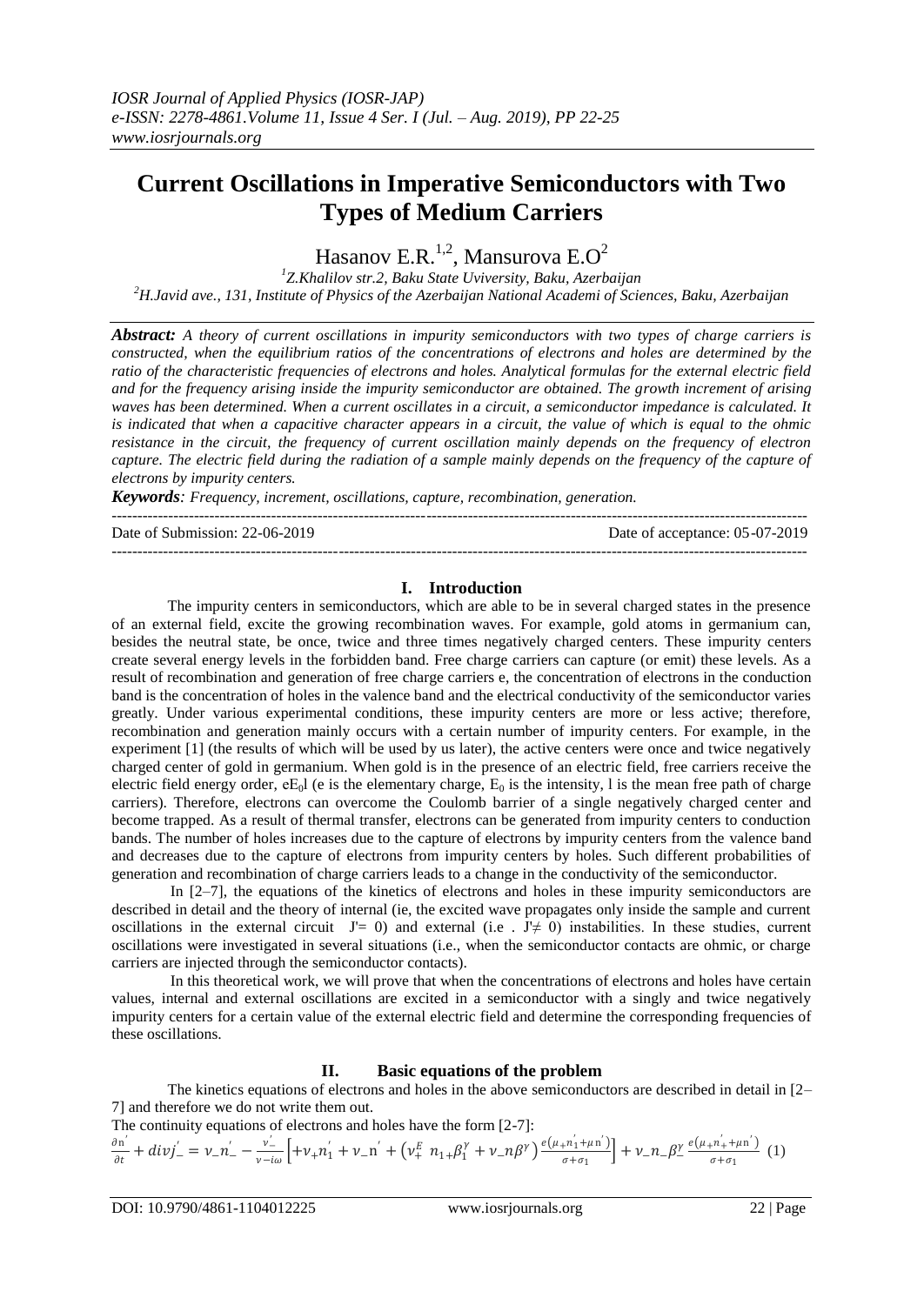$$
\frac{\partial n_{+}^{'} }{\partial t} + div j_{+}^{'} = -\nu_{+} n_{+}^{'} + \frac{\nu_{+}^{'} }{\nu - i\omega} [\nu_{+} n_{1}^{'} + \nu_{-} n^{'} + (\nu_{+}^{E} n_{1+} \beta_{1}^{Y} + \nu_{-} n \beta^{Y}) \frac{e(\mu_{+} n_{1}^{'} + \mu_{1} n^{'})}{\sigma + \sigma_{1}}] - \nu_{+}^{E} n_{1+} \beta_{1}^{Y} \frac{e(\mu_{+} n_{1}^{'} + \mu_{1} n^{'})}{\sigma + \sigma_{1}} (2)
$$
\n
$$
\vec{j}_{-}^{'} = -\frac{\sigma_{-}}{e} \vec{E}^{*} - \frac{\sigma_{-}}{e} \beta_{-} \vec{E}_{0} \frac{\vec{E}_{0} \vec{E}^{*}}{E_{0}^{2}} - \vec{\partial}_{-} n^{'}
$$
\n
$$
\vec{j}_{+}^{'} = \frac{\sigma_{+}}{e} \vec{E}^{*} + \frac{\sigma_{+}}{e} \beta_{+} \vec{E}_{0} \frac{\vec{E}_{0} \vec{E}^{*}}{E_{0}^{2}} + \vec{\partial}_{+} n^{'}
$$
\n
$$
\beta_{\pm} = 2 \frac{d \ln \mu_{\pm}}{d \ln E_{0}^{2}}; \qquad \vec{\theta_{\pm}} = \mu_{\pm} \vec{E}_{0}, \qquad n_{\pm} = n_{\pm} + n_{\pm}^{'} , \quad \vec{E} = \vec{E}_{0} + \vec{E}^{*}
$$
\n
$$
n_{\pm}^{'} \ll n_{\pm}^{0}
$$
\n
$$
E^{'} \ll E_{0} , T \ll eE_{0}l \qquad (T = k_{0}T_{0} , T_{0} - lattice temperature).
$$

$$
\beta_{\pm}^{\gamma} = 2 \frac{d \ln \gamma_{\pm}(E_0)}{d \ln E_0^2}
$$

 $\vartheta = \gamma_-(E_0)N_0$  - electron capture frequency,  $\vartheta_+ = \gamma_+(0)N_-$  - hole grabbing frequency,  $v_+^E = \gamma_+(0)N_0$  - the frequency of emission of holes. $n_{1-} = \frac{n_{0}^{0}N_{0}}{N^{0}}$  $\frac{0.0}{N_{-}^{0}}$  ,  $n_{1+} = \frac{n_{+}^{0}N_{-}^{0}}{N_{0}}$  $\frac{1}{N_0}$ ,  $N_0 = N_+N_-$ total concentration of deep traps, Nonce negatively charged centers,  $N_-$ -double negatively charged centers ,  $N \gg N_- \mu_+$ - hole and electron mobility.

$$
\sigma = \sigma_+ + \sigma_- = e (n_+^0 \mu_+ + n^0 \mu); \sigma_1 = e (n_+^0 \mu_+ \beta_+ + n^0 \mu \beta_-)
$$
  

$$
\nu = \nu_+ + \nu_-^{\prime} = \gamma_+ (0) n_+^0 + \gamma_+ (E_0) n_1 + \gamma_- (E_0) n^0 + \gamma_- (0) n_1 \text{ - combined free}
$$

equency of capture and emission of electrons and holes by non-equilibrium traps  $(N_0, N_-^0) \gg (n_{\pm}^0)$ .

#### **III. Theory**

From (1-2) it is easy to prove that with

$$
\nu_{+}n_{+}^{0}=\nu_{-}n^{0}(3)
$$

 $(1)$  and  $(2)$  have

From 
$$
\mathcal{I}' = e(j'_{+} - j'_{-}) = 0
$$
 (5); we get  
\n
$$
E' = -\frac{\partial^{n'} \mathcal{I}}{\partial t} + \frac{\partial^{n'} \mathcal{I}}{\partial t} + \frac{\partial^{n'} \mathcal{I}}{\partial t} + \frac{\partial^{n'} \mathcal{I}}{\partial t} = -\nu_{+} n'_{+} \quad (4)
$$
\n
$$
E' = -\frac{\partial^{n'} \mathcal{I}}{\partial t} + \frac{\partial^{n'} \mathcal{I}}{\partial t} + \frac{\partial^{n'} \mathcal{I}}{\partial t} = -\frac{\partial^{n'} \mathcal{I}}{\partial t} + \frac{\partial^{n'} \mathcal{I}}{\partial t} + \frac{\partial^{n'} \mathcal{I}}{\partial t} = -\frac{\partial^{n'} \mathcal{I}}{\partial t} + \frac{\partial^{n'} \mathcal{I}}{\partial t} = -\frac{\partial^{n'} \mathcal{I}}{\partial t} + \frac{\partial^{n'} \mathcal{I}}{\partial t} = -\frac{\partial^{n'} \mathcal{I}}{\partial t} + \frac{\partial^{n'} \mathcal{I}}{\partial t} = -\frac{\partial^{n'} \mathcal{I}}{\partial t} + \frac{\partial^{n'} \mathcal{I}}{\partial t} = -\frac{\partial^{n'} \mathcal{I}}{\partial t} + \frac{\partial^{n'} \mathcal{I}}{\partial t} = -\frac{\partial^{n'} \mathcal{I}}{\partial t} + \frac{\partial^{n'} \mathcal{I}}{\partial t} = -\frac{\partial^{n'} \mathcal{I}}{\partial t} + \frac{\partial^{n'} \mathcal{I}}{\partial t} = -\frac{\partial^{n'} \mathcal{I}}{\partial t} + \frac{\partial^{n'} \mathcal{I}}{\partial t} = -\frac{\partial^{n'} \mathcal{I}}{\partial t} + \frac{\partial^{n'} \mathcal{I}}{\partial t} = -\frac{\partial^{n'} \mathcal{I}}{\partial t} + \frac{\partial^{n'} \mathcal{I}}{\partial t} = -\frac{\partial^{n'} \mathcal{I}}{\partial t} + \frac{\partial^{n'} \mathcal{I}}{\partial t} = -\frac{\partial^{n'} \mathcal{I}}{\partial t} + \frac{\partial^{n'} \mathcal{I}}{\partial t} = -\frac{\partial^{n'} \mathcal{I}}{\partial t} + \frac{\partial^{n'} \mathcal{I}}{\partial t} = -\frac{\partial^{n'} \mathcal{I}}{\partial t} + \frac{\partial^{n'} \math
$$

Substituting (6) into (4), we can easily obtain the following dispersion equation for determining the frequency of oscillation inside the sample

$$
\omega^2 + \left(\frac{k \vartheta_+ \sigma_1 - k \vartheta_- \sigma_1}{\sigma} + i\nu_-\right)\omega - 2k^2 \vartheta_-\vartheta_+ \frac{\sigma_1_-\sigma_1_+}{\sigma^2} + \nu_-\nu_+ + ik \frac{\vartheta_-\nu_+ \sigma_1 + k \vartheta_+\nu_-\sigma_1_-}{\sigma} = 0 \quad (7), \qquad \sigma_{1\pm} = e n_\pm \mu_\pm (1 + \vartheta_-\nu_\pm + k \vartheta_-)\mu_\pm \frac{\vartheta_-\nu_+\sigma_1 + k \vartheta_+\nu_-\sigma_1}{\sigma^2} = 0 \quad (8)
$$

From solution (7) with (3) and  $\nu$  >  $\nu$ <sub>+</sub>we get:

$$
x_{1,2} = -\frac{E_0}{2E_1} - \frac{i}{2} \pm \sqrt{\frac{E_0^2}{4E_1^2} + i\frac{E_0}{2E_1} - \frac{1}{4} + \frac{E_0^2}{E_2^2} - \frac{v_+}{v_-} - i\frac{E_0}{E_3}}
$$
(8)  
\n
$$
x = \frac{\omega}{v_-}; \quad k^{\frac{\mu + \sigma_1 - \mu \sigma_1}{\sigma v_-}} = \frac{1}{E_1}; \quad E_2^2 = \frac{\sigma^2}{2\sigma_1 + \sigma_1 - k^2 \mu + E_3} = \frac{\sigma v_-^2}{k(\mu - \sigma_1 + v_+ + \mu + \sigma_1 - v_-)}
$$
  
\nFrom (8)  $atE_0 = E_1$  and  $E_1 = E_2 \left(\frac{v_+}{v_-}\right)^{1/2}$  easy we get  
\n
$$
x_1 = -\frac{3}{2} + \frac{i}{2}; \quad x_2 = \frac{1}{2} - \frac{3i}{2}x_1
$$
(10)

From (9) and (10) can be seen that only the wave with x can increase with a fraction with an increment

$$
\omega_0 = -\frac{3}{2\nu_{-}} (11)
$$
  

$$
\omega_1 = \frac{\nu_{-}}{2} (12)
$$

In obtaining (11) and (12), we assumed that  $\overrightarrow{E} + \overrightarrow{E_0} = E' E_0$ , that is, oscillations occur in the longitudinal direction. If  $\overrightarrow{E}^* \overrightarrow{E_0} = 0$  m. oscillations occur in the transverse direction then all obtained formulas remain valid only at  $\beta_{\pm}^{\mu}$ .

From (11) and (12) it can be seen that the oscillation frequency  $\omega_0$  is larger than the oscillation increment  $\omega_0 > \omega_1$ . However, a wave with a frequent  $\omega_0$  and an increment of  $\omega_1$ cannot grow without stopping. To determine the wave growth time, it is necessary to find the oscillation amplitudes as a function of time, i.e.  $E' = E'(t)e^{i(kx - \omega t)}n'_{\pm} = n_{\pm}(t)e^{i(kx - \omega t)}$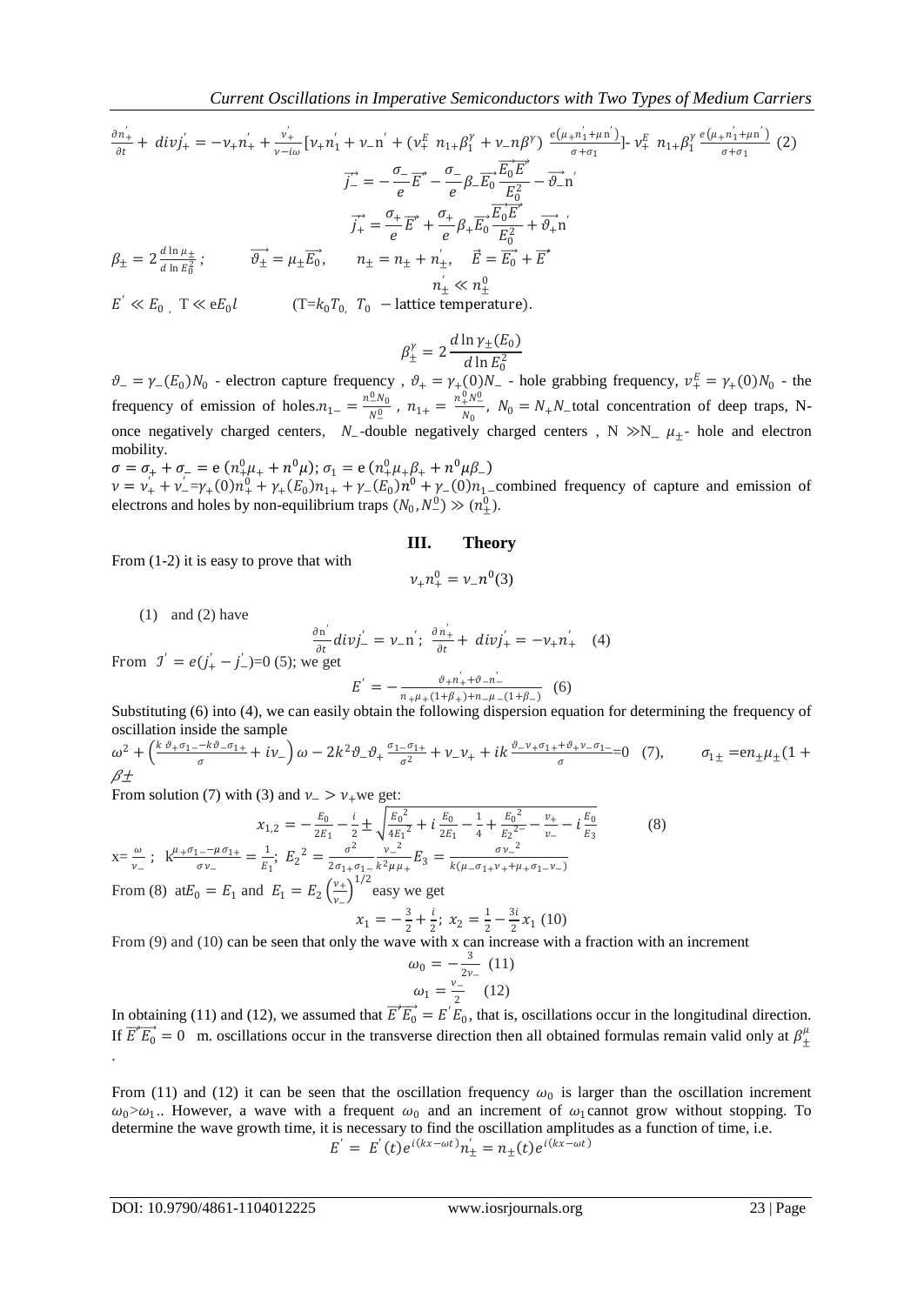To determine  $E'(t)$  and  $n_{\pm}(t)$ , we need to construct a nonlinear theory. In one experimental case, a nonlinear theory was constructed by us in  $[8]$ .

#### **IV. External instability**

With internal instability, the frequency of oscillation and the wave vector were determined as follows  $\omega = \omega_0 + i \omega_1, \ k = k_0 = \frac{2\pi}{l}$ L

(L-size of the crystal). When current oscillations occur the circuit i.e $\mathcal{I}' \neq 0$  the oscillation frequency and the free vector are defined as follows

$$
\omega = \omega_0, \ \ k = k_0 + ik' \ (14)
$$

To determine the frequency of current oscillation  $\omega_0$  with external instability, it is necessary to calculate the crystal impedance

$$
Z = \frac{1}{j'} \int_{0}^{L} E(x) dx
$$

We first define the wave vector from the dispersion equation  $(7)$ . From (7)

$$
\frac{k^2}{k_1^2} - \left(\frac{1}{k_2} + \frac{i}{k_3}\right)k - \frac{\omega^2}{\nu - 2} - \frac{\nu_+}{\nu_-} - i\frac{\omega}{\nu_-} = 0 \qquad (16).
$$
  

$$
k_1^2 = \frac{\sigma^2 \nu_-^2}{2 \sigma_- \sigma_+ \sigma_1 - \sigma_1_+} k_2 = \frac{\sigma \nu_-}{\sigma_+ \sigma_1_-} k_3 = \frac{\sigma \nu_-^2}{\sigma_- \nu_+ \sigma_1_+ + \sigma_+ \nu_- \sigma_1_-}
$$

From  $(16)$  we get :

$$
k^{1,2} = \frac{k_1^2}{2} \left( \frac{1}{k_2} + \frac{i}{k_3} \right) \pm k_1 \sqrt{\frac{k_1^2}{4} \left( \frac{1}{k_2} + \frac{i}{k_3} \right)^2 + \frac{\omega^2}{\nu - 2} + \frac{\nu_+}{\nu - 2} + i \frac{\omega}{\nu - 2}} = \frac{k_1^2}{2} \left( \frac{1}{k_2} + \frac{i}{k_3} \right) \pm k_1 \sqrt{a + ib} = \frac{k_1^2}{2} \left( \frac{1}{k_2} + \frac{i}{k_3} \right) \pm k_2 \sqrt{a + ib} = \frac{k_1^2}{2} \left( \frac{1}{k_2} + \frac{i}{k_3} \right) \pm k_3 \sqrt{a + ib} = \frac{k_1^2}{2} \left( \frac{1}{k_2} + \frac{i}{k_3} \right) \pm k_1 \sqrt{a + ib} = \frac{k_1^2}{2} \left( \frac{1}{k_2} + \frac{i}{k_3} \right) \pm k_1 \sqrt{a + ib} = \frac{k_1^2}{2} \left( \frac{1}{k_2} + \frac{i}{k_3} \right) \pm k_1 \sqrt{a + ib} = \frac{k_1^2}{2} \left( \frac{1}{k_2} + \frac{i}{k_3} \right) \pm k_1 \sqrt{a + ib} = \frac{k_1^2}{2} \left( \frac{1}{k_2} + \frac{i}{k_3} \right) \pm k_1 \sqrt{a + ib} = \frac{k_1^2}{2} \left( \frac{1}{k_2} + \frac{i}{k_3} \right) \pm k_1 \sqrt{a + ib} = \frac{k_1^2}{2} \left( \frac{1}{k_2} + \frac{i}{k_3} \right) \pm k_1 \sqrt{a + ib} = \frac{k_1^2}{2} \left( \frac{1}{k_2} + \frac{i}{k_3} \right) \pm k_1 \sqrt{a + ib} = \frac{k_1^2}{2} \left( \frac{1}{k_2} + \frac{i}{k_3} \right) \pm k_1 \sqrt{a + ib} = \frac{k_1^2}{2} \left( \frac{1}{k_2} + \frac{i}{k_3} \right) \pm k_1 \sqrt{a + ib} = \frac{k_1^2}{2} \left( \frac{1}{k_2} +
$$

Opening the square root of (17) we easily get  $k'$  and  $k^2$ 

$$
\omega = \frac{\nu_-}{2\sqrt{2}} \frac{k_1}{k_3} \qquad (18)
$$

Define E'from  $j' = (j'_{+} - j'_{-})$ 

$$
E' = \frac{3'}{\sigma} - \frac{e\vartheta_{+}}{\sigma_{1+}\sigma_{1-}} n'_{+} - \frac{e\vartheta_{-}}{\sigma_{1+}\sigma_{1-}} n'_{-}(19)
$$

 $n'_+$  andn' we have to determine from the boundary conditions. Sample contacts are injecting and therefore  $n^{'}_{\pm} = \delta_{\pm} \, \mathcal{I}'(20).$ 

$$
n'_{+} = C_1 e^{ik_1 x} + C_2 e^{ik_2 x}, n' = C_1^- e^{ik_1 x} + C_2^- e^{ik_2 x} (21).
$$
  
It is easy to define constants  $C_1 \pm u C_2 \pm$ 

Substituting (21) into (20) it is easy to define constants  $C_1^{\pm}$   $\mu$   $C_2^{\pm}$ .

$$
C_1^+ = \frac{\delta_+^0 + \delta_+^{\ l}}{1 - e^{ik_1 L}} \, \mathcal{I}'; \ C_2^+ = \frac{\delta_+^{\ l} - \delta_+^{\ l} e^{ik_1 L}}{1 - e^{ik_1 L}}; \ C_1^- = \frac{\delta_-^0 - \delta_-^{\ l}}{1 - e^{ik_1 L}} \, \mathcal{I}'; \ C_2^- = \frac{\delta_-^{\ l} - \delta_-^{\ l} e^{ik_1 L}}{1 - e^{ik_1 L}} \, (22).
$$

Substituting  $(19)$  with  $(22)$  into  $(15)$ , we obtain:

$$
\frac{z}{z_0} = 1 - \frac{1}{ik_1 L} \frac{\sigma}{\sigma_1} \left[ e \vartheta_+ (\delta_+^L - \delta_+^0 e^{ik_1 L}) + e \vartheta_- (\delta_-^L - \delta_-^0 e^{ik_1 L}) \right] (23).
$$

 $i k_1 L = i \frac{k_1^2}{k_2}$  $\frac{k_1^2}{k_2}L - \frac{k_1^2}{k_3}$  $rac{k_1}{k_3}L; Z_0 = \frac{L}{\sigma s}$  $\frac{L}{\sigma S}$ ; (S- sample cross section).

$$
ik_1 L = i \frac{\sigma v_{-L}}{2\sigma_{1+H}} \frac{1}{E_0} - \frac{\sigma v_{+L}}{E_0} \frac{1}{E_0} = i \frac{E_1}{E_0} - \frac{E_2}{E_0}; E_0 \gg E_1, E_2
$$
  

$$
\frac{E_1}{E_2} = \frac{1}{2} \frac{\mu}{\mu_+} \gg 1
$$
  

$$
E_1 = \frac{\sigma v_{-L}}{2\sigma_{1+H-1}}; E_2 = \frac{\sigma v_{+L}}{2\sigma_{1-H}};
$$
  

$$
e^{ik_1 L} - 1 = \cos \frac{E_2}{E_0} - i \sin \frac{E_2}{E_0} (24)
$$
  
Substituting (24) into (23) and selecting  $\frac{ReZ}{Z_0}$  and  $\frac{ImZ}{Z_0}$  we get:

 $\frac{\pi}{z_0}$  and  $\frac{ImZ}{z_0}$  we<br> $\theta \delta$ )<sub>L</sub> $(\frac{E_2}{r} + \sin \frac{E_2}{r})$ 

$$
Re \frac{z}{z_0} = 1 + (e\vartheta \delta)_L (\frac{E_2}{E_1} + \sin \frac{E_2}{E_1}) - (e\vartheta \delta)_0 (\frac{E_2}{E_1} + 1/2)
$$
 (25).  
\n
$$
\text{Im} \frac{z}{z_0} = (e\vartheta \delta)_L (\frac{E_2}{E_1} + \sin \frac{E_2}{E_0}) - (e\vartheta \delta)_0 [\frac{E_0}{E_1} + \frac{\sin \frac{E_2}{E_0}}{2(1 - \cos \frac{E_2}{E_1})}]
$$
 (26).  
\n
$$
(e\vartheta \delta)_L = \frac{\sigma}{\sigma_1} (e\vartheta_+ \delta_+^L + e\vartheta_- \delta_-^L); \ (e\vartheta \delta)_0 = \frac{\sigma}{\sigma_1} (e\vartheta_+ \delta_+^L + e\vartheta_- \delta_-^L);
$$

DOI: 10.9790/4861-1104012225 www.iosrjournals.org 24 | Page